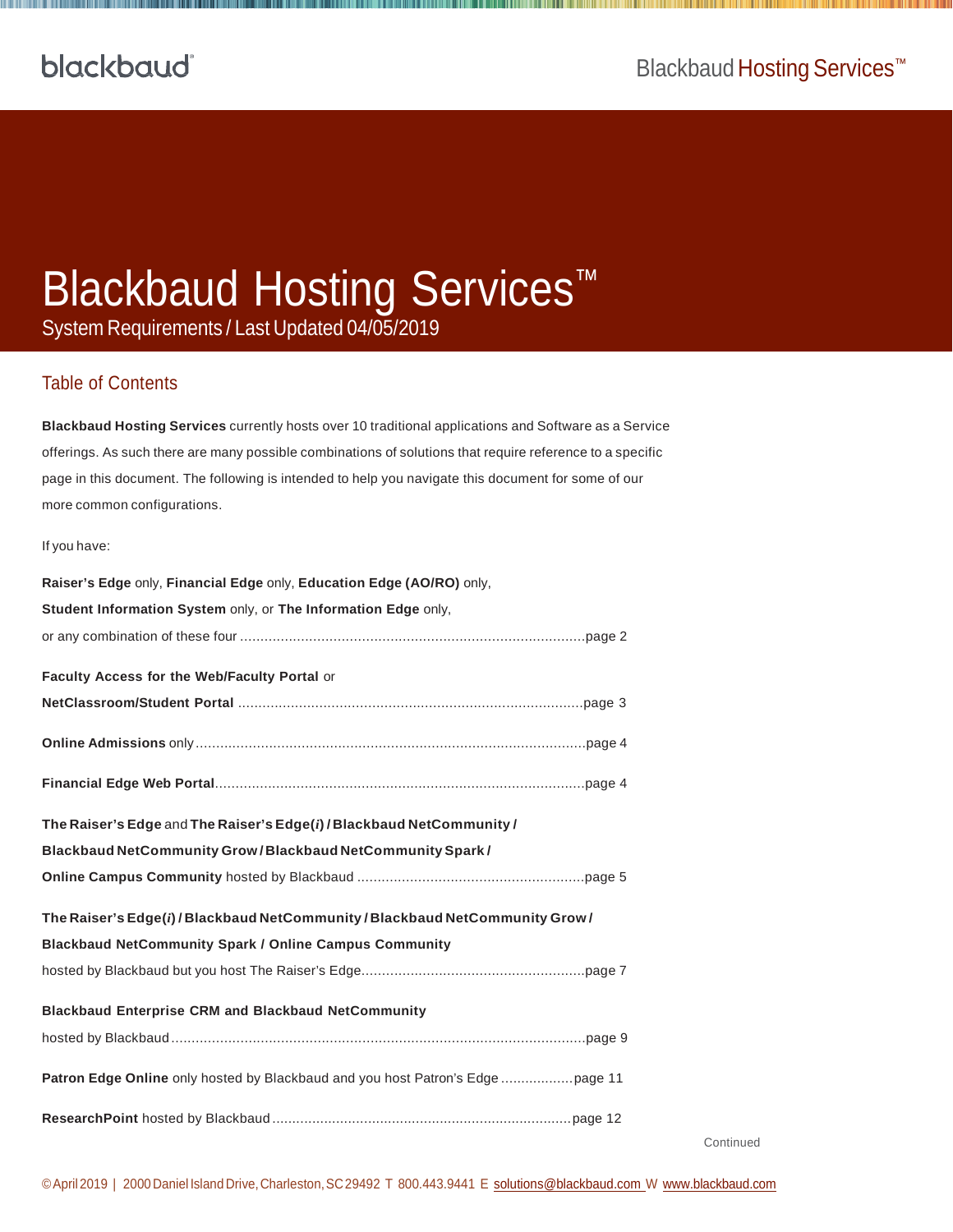### Blackbaud Hosting Services<sup>™</sup>

**Note:** System requirements are subject to change. Before making any purchase or installation decisions, ensure you have the latest system requirements and check for third-party compatibility information in Knowledgebase. If you use multiple Blackbaud products, refer to the system requirements for each product; the total requirements may be different from what is listed below.

#### Blackbaud Hosting Services for The Raiser's Edge® 7,The Financial Edge™ 7, The Information Edge™, The Education Edge™ (AO/RO Only), The Student Information System™ (AO/RO Only) and ResearchPoint™



| workstation requirements |                                                                                                                                                                                                                                                                                                                                                                                                                                          |
|--------------------------|------------------------------------------------------------------------------------------------------------------------------------------------------------------------------------------------------------------------------------------------------------------------------------------------------------------------------------------------------------------------------------------------------------------------------------------|
| operating system         | Windows 10, Windows 7 Enterprise SP1 (32-bit and 64-bit),<br>Windows 7 Enterprise 32-bit and 64-bit, Windows Vista Enterprise<br>SP2 32-bit and 64-bit, Windows XP Professional SP3 32-bit and SP2<br>64-bit, Windows XP Embedded, Windows 7 Thin PC; Windows<br>Server 2008 R2Enterprise SP1, MAC OS X.<br>Windows 64-bit Operating Systems are not supported with the<br>WebDAV files folder without the use of a third-party utility. |
| processor (CPU)          | Windows OS: A Processor required by Microsoft for your<br><b>Operating System</b>                                                                                                                                                                                                                                                                                                                                                        |
|                          | <b>MAC OS X:</b> Intel-based or Power PC based Processors                                                                                                                                                                                                                                                                                                                                                                                |
| memory (RAM)             | Windows OS: Available memory as recommended for the<br>operating system by Microsoft                                                                                                                                                                                                                                                                                                                                                     |
|                          | <b>MAC OS X: 256 MB RAM</b>                                                                                                                                                                                                                                                                                                                                                                                                              |
| disk space               | n/a                                                                                                                                                                                                                                                                                                                                                                                                                                      |
| display                  | Super VGA (800 x 600) or higher-resolution monitor with 256 colors.                                                                                                                                                                                                                                                                                                                                                                      |
| browser                  | Internet Explorer 7.0 or higher (Windows OS) or Firefox 1.X-5.X<br>(MACOSX)                                                                                                                                                                                                                                                                                                                                                              |
| other                    | Permissions to download and install Citrix software.                                                                                                                                                                                                                                                                                                                                                                                     |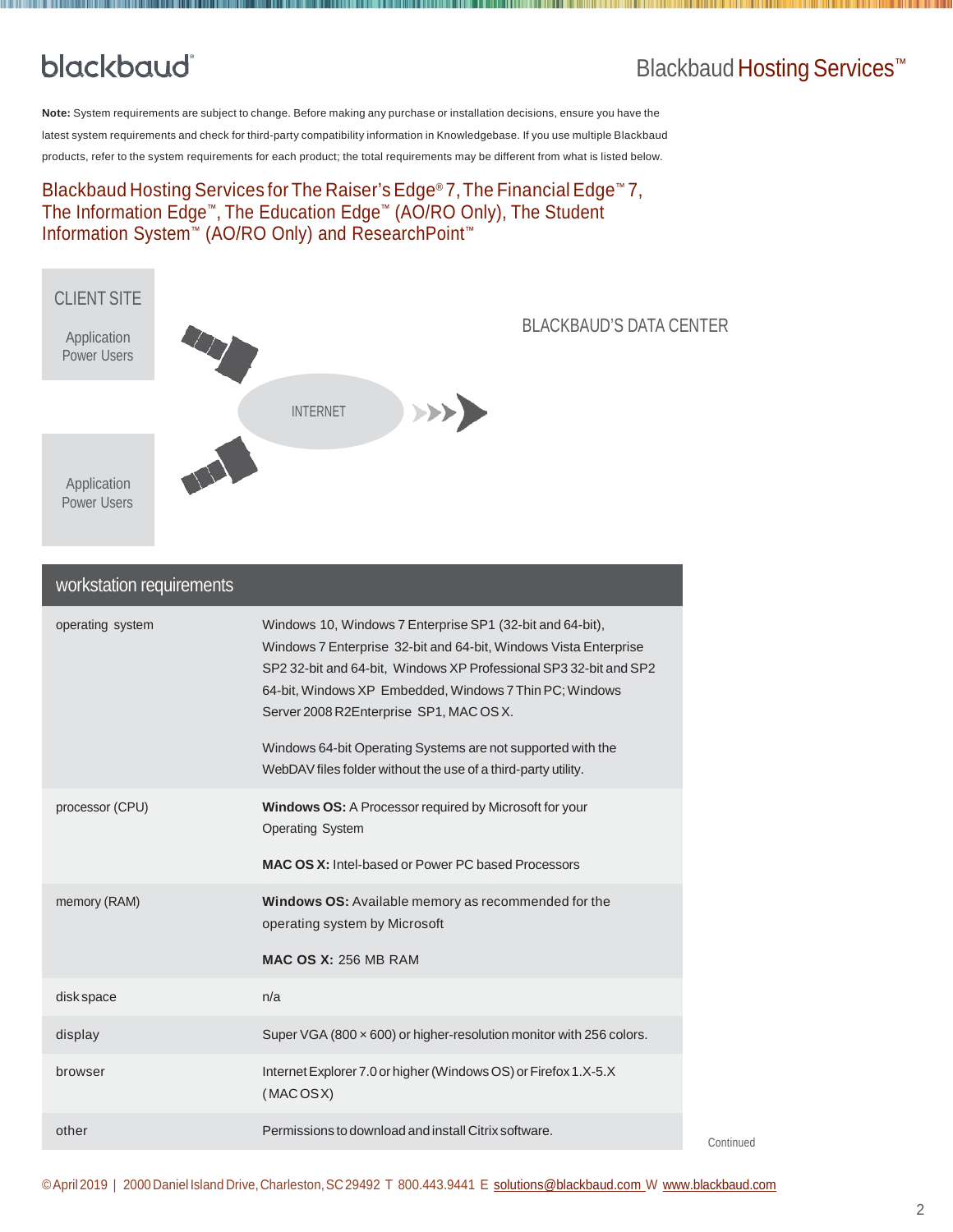### Blackbaud Hosting Services<sup>™</sup>

## blackbaud®

| internet requirements |                                                                                                                                                                                                          |
|-----------------------|----------------------------------------------------------------------------------------------------------------------------------------------------------------------------------------------------------|
| bandwidth/speed       | Minimum of 100kbps per concurrent user. (Up to 600 kbps for<br>frequent printing).*                                                                                                                      |
| site connectivity     | Broadband (business grade cable modem or DSL) or dedicated<br>circuit (fractional/full T1) scaled to aggregate of concurrent hosted<br>application(s) users (30 kbps per), private line, or frame relay. |

#### Outlook integration with The Raiser's Edge requirements

| mail server   | Microsoft Exchange 2003, 2007 or 2010 Server                            |
|---------------|-------------------------------------------------------------------------|
| configuration | Exchange server must be configured for RPC over<br>https communications |

**NOTE:** Customer is responsible for configuring RPC over HTTPS on the Exchange Server. More information can be found at [http://www.blackbaud.com/kb.](http://www.blackbaud.com/kb)

#### Blackbaud Hosting Services for The Education Edge™ and The Student Information System™ WebApplications (Faculty Access for the Web / Faculty Portal, NetClassroom / Student Portal, and Online Admissions)

| Faculty Access for the Web / Faculty Portal workstation minimum requirements |                                                                                                                                          |
|------------------------------------------------------------------------------|------------------------------------------------------------------------------------------------------------------------------------------|
| browser                                                                      | Faculty Access for the Web / Faculty Portal is compatible with W3C,<br>www.w3.org, compliant browsers.                                   |
| internet connection                                                          | An internet connection is required to use Faculty Access for the Web. A<br>broadband (DSL or cable) or faster connection is recommended. |

#### NetClassroom / Student Portal workstation minimum requirements

| browser             | NetClassroom / Student Portal is compatible with W3C, www.w3.org,<br>compliant browsers.                                   |
|---------------------|----------------------------------------------------------------------------------------------------------------------------|
| internet connection | An internet connection is required to use NetClassroom. A broadband<br>(DSL or cable) or faster connection is recommended. |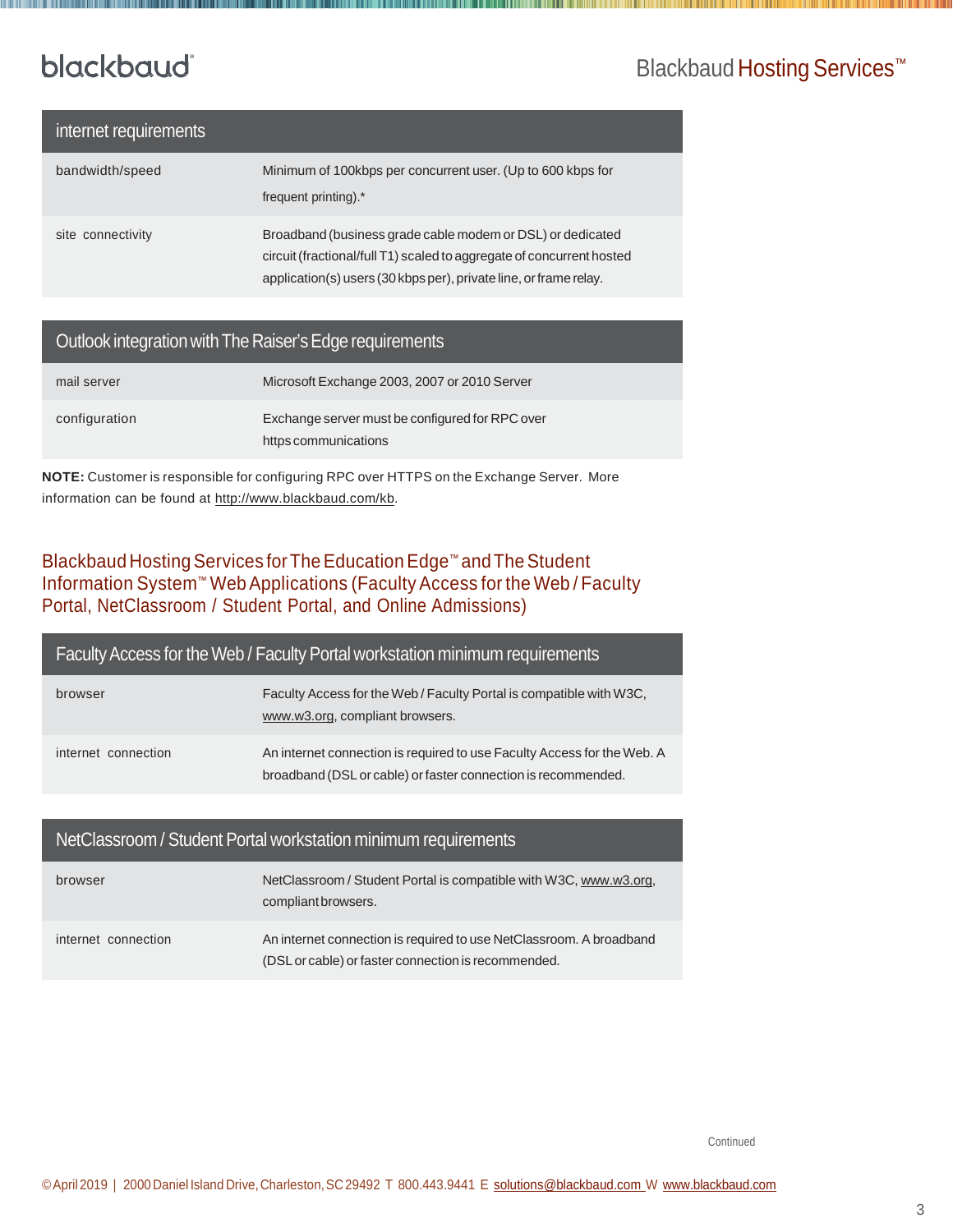### Blackbaud Hosting Services<sup>™</sup>

#### Online Admissions minimum requirements

Online Admissions leverages the framework components of Blackbaud NetCommunity to function. Please refer to the Blackbaud NetCommunityandOnlineCampusCommunitysystemrequirement sections of this document for the appropriate requirements for Online Admissions.

#### Blackbaud Hosting Services for The Financial Edge™ Web Application (WebPurchasing)

#### WebPurchasing workstation minimum requirements

| browser             | <b>PCs:</b> Microsoft Windows Internet Explorer 7 or higher or the latest<br>version of Firefox 3.6                         |
|---------------------|-----------------------------------------------------------------------------------------------------------------------------|
|                     | <b>Macintosh:</b> Latest version of Firefox                                                                                 |
|                     | Minimum screen resolution 1024x768.                                                                                         |
| internet connection | An internet connection is required to use WebPurchasing. A<br>broadband (DSL or cable) or faster connection is recommended. |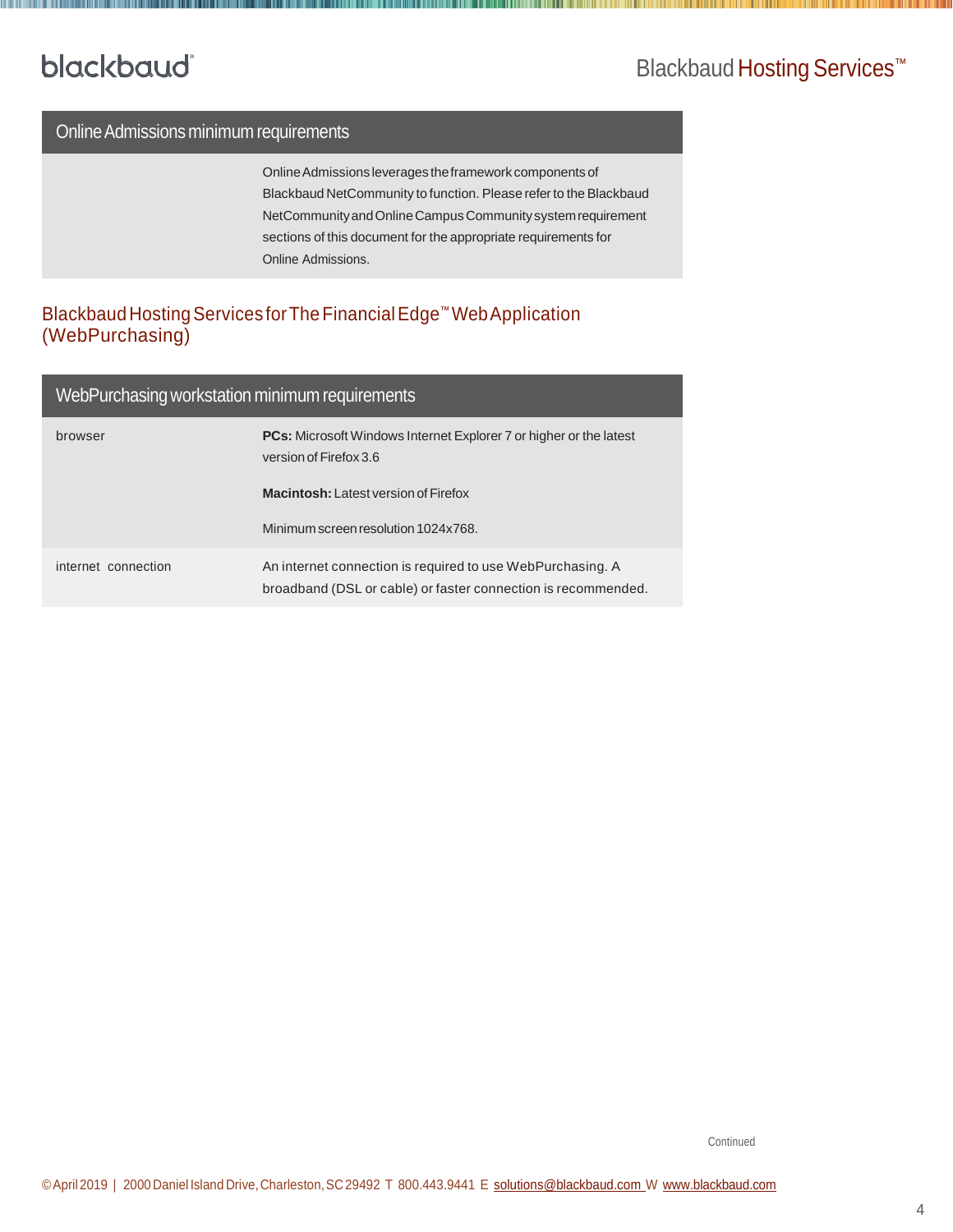### Blackbaud Hosting Services<sup>™</sup>

#### Blackbaud HostingServices forTheRaiser'sEdgeandTheRaiser'sEdge(*i*) /Blackbaud NetCommunity /Blackbaud NetCommunityGrow/Blackbaud NetCommunity Spark / Online Campus Community

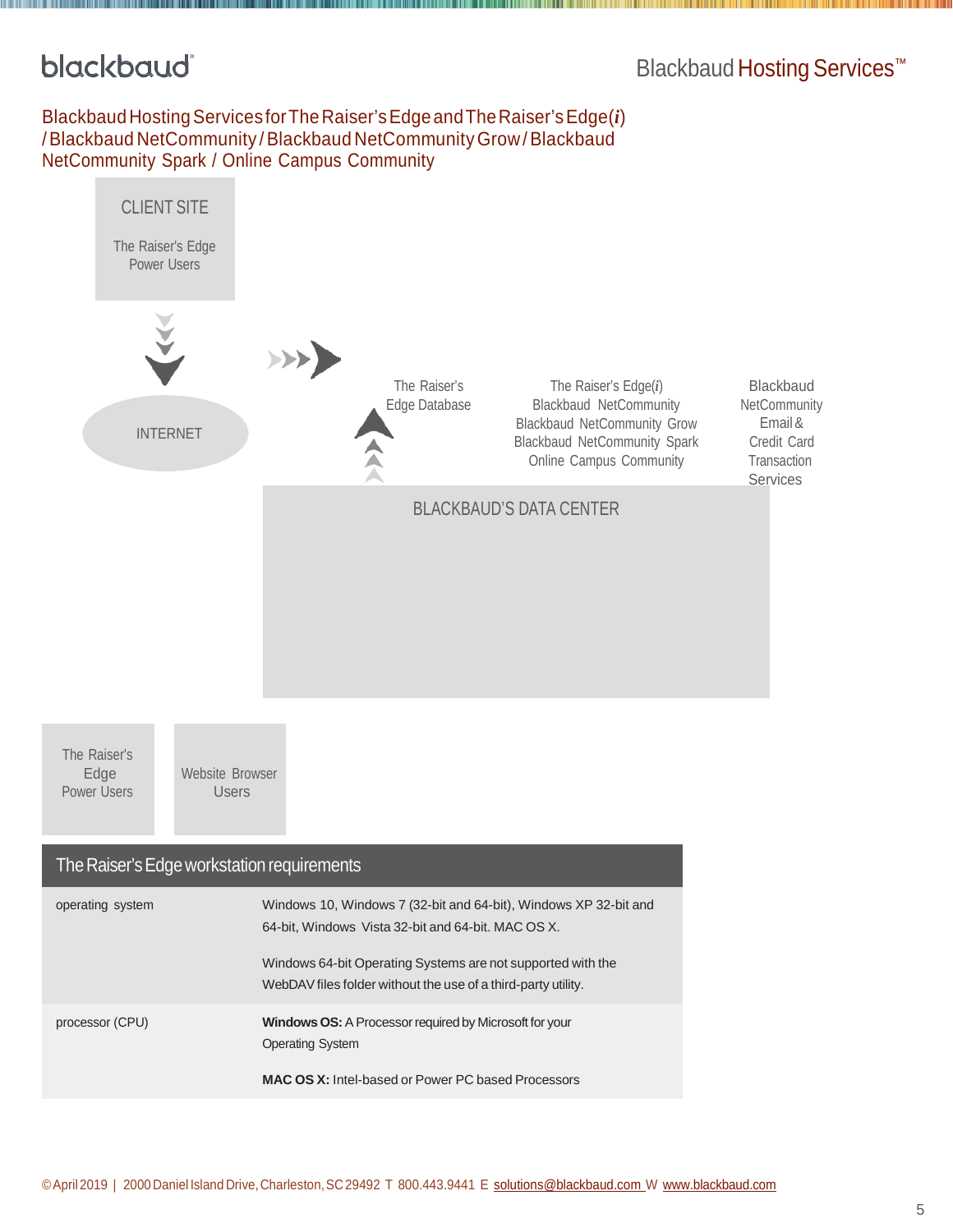## Blackbaud Hosting Services<sup>™</sup>

**The Common Section** 

| memory (RAM) | <b>Windows OS:</b> Available memory as recommended for the                 |
|--------------|----------------------------------------------------------------------------|
|              | operating system by Microsoft                                              |
|              | <b>MAC OS X: 256 MB RAM</b>                                                |
| disk space   | n/a                                                                        |
| display      | Super VGA (800 $\times$ 600) or higher-resolution monitor with 256 colors. |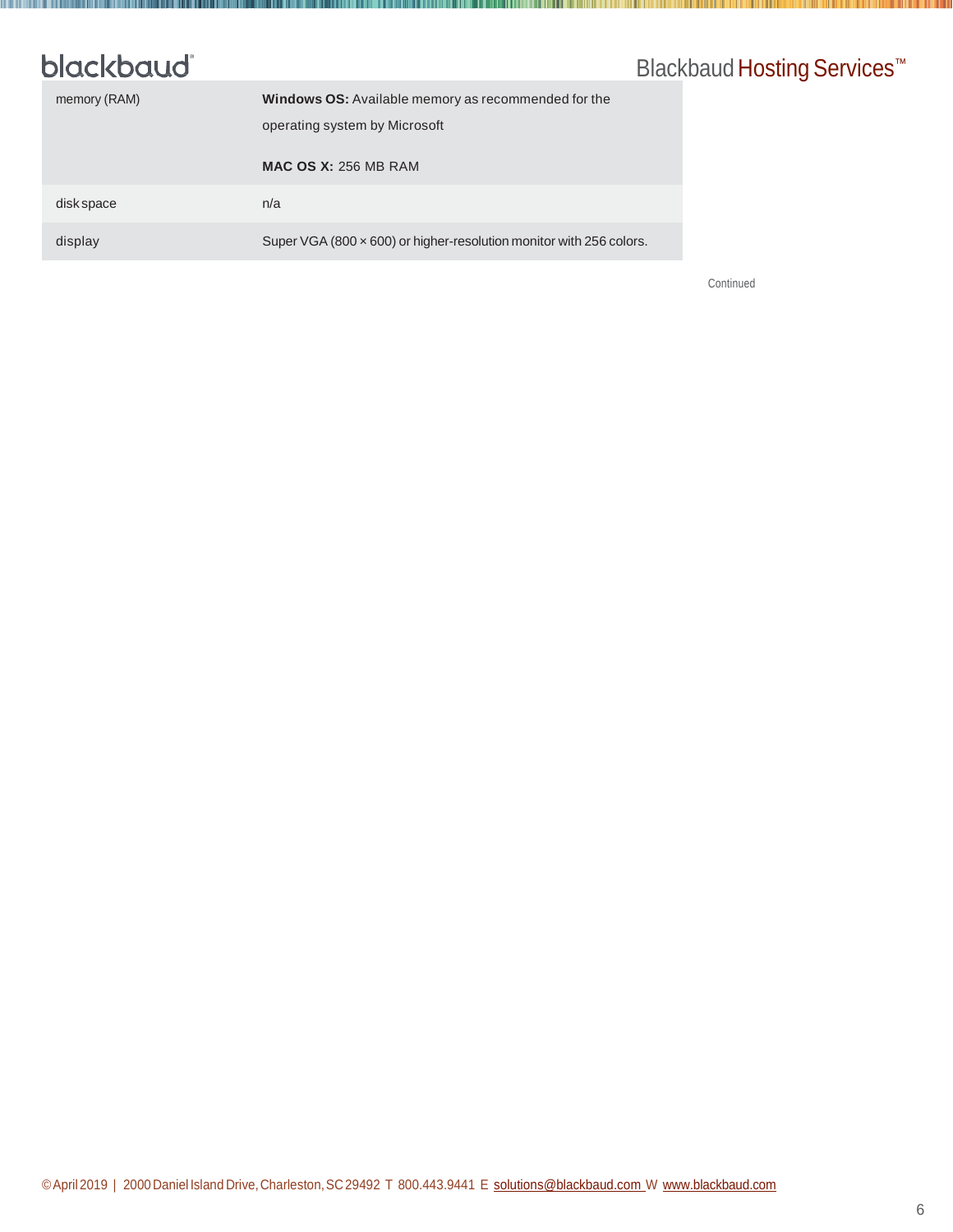<u> 1989 - Andrea Stadt Britain, amerikan bisanti dan pemberangan bagi dan bisanti dan bisanti dan bisanti dan bi</u>

## Blackbaud Hosting Services<sup>™</sup>

| The Raiser's Edge workstation requirements                                                                                                                                |                                                                                                                                                                                                                                                                                                                                                                                                                                                                                                                                                                                                                                                                               |  |
|---------------------------------------------------------------------------------------------------------------------------------------------------------------------------|-------------------------------------------------------------------------------------------------------------------------------------------------------------------------------------------------------------------------------------------------------------------------------------------------------------------------------------------------------------------------------------------------------------------------------------------------------------------------------------------------------------------------------------------------------------------------------------------------------------------------------------------------------------------------------|--|
| browser                                                                                                                                                                   | Internet Explorer 6.0-8.0 (Windows OS) or Firefox 1.0-3.0 (MAC OS X)                                                                                                                                                                                                                                                                                                                                                                                                                                                                                                                                                                                                          |  |
| other                                                                                                                                                                     | Permissions to download and install Citrix software.                                                                                                                                                                                                                                                                                                                                                                                                                                                                                                                                                                                                                          |  |
| The Raiser's Edge(i) / Blackbaud NetCommunity / Blackbaud NetCommunity Grow /<br>Blackbaud NetCommunity Spark / Online Campus Community client browser                    |                                                                                                                                                                                                                                                                                                                                                                                                                                                                                                                                                                                                                                                                               |  |
| browser                                                                                                                                                                   | Blackbaud NetCommunity is compatible with W3C, www.w3.org,<br>compliant browsers. Blackbaud NetCommunity supports a Document<br>Type Declaration of XHTML 1.0 Transitional. Depending on your<br>particular Web design your "look and feel" may vary across different<br>client browsers. Consider modifying layouts, templates, page designs,<br>and styles to accommodate these differences. Cookies must be<br>enabled for all Blackbaud NetCommunity form validations. Any client<br>use of the HTML editor is not supported when using the Opera<br>browser. Note: Full page functionality testing conducted on IE 7.0, IE<br>8.0, Firefox "Mozilla family", and Safari. |  |
| The Raiser's Edge(i) / Blackbaud NetCommunity / Blackbaud NetCommunity Grow /<br>Blackbaud NetCommunity Spark / Online Campus Community admin<br>workstation requirements |                                                                                                                                                                                                                                                                                                                                                                                                                                                                                                                                                                                                                                                                               |  |
| browser                                                                                                                                                                   | Internet Explorer 7.0 or higher and Firefox 3.0 or higher with<br>cookies and Javascript enabled, for the Blackbaud NetCommunity<br>Administrative workstations.                                                                                                                                                                                                                                                                                                                                                                                                                                                                                                              |  |
| internet requirements for client site                                                                                                                                     |                                                                                                                                                                                                                                                                                                                                                                                                                                                                                                                                                                                                                                                                               |  |
| bandwidth/speed                                                                                                                                                           | Minimum of 100 kbps per concurrent user. (Up to 600 kbps for<br>frequent printing)*                                                                                                                                                                                                                                                                                                                                                                                                                                                                                                                                                                                           |  |
| site connectivity                                                                                                                                                         | Broadband (business grade cable modem or DSL) or dedicated<br>circuit (fractional/full T1) scaled to aggregate of concurrent hosted<br>application(s) users (100 kbps per), private line, or frame relay.                                                                                                                                                                                                                                                                                                                                                                                                                                                                     |  |
| remote connectivity                                                                                                                                                       | Broadband (cable modem or DSL).                                                                                                                                                                                                                                                                                                                                                                                                                                                                                                                                                                                                                                               |  |
| Outlook integration with The Raiser's Edge requirements                                                                                                                   |                                                                                                                                                                                                                                                                                                                                                                                                                                                                                                                                                                                                                                                                               |  |
| mail server                                                                                                                                                               | Microsoft Exchange 2003 or 2007 Server                                                                                                                                                                                                                                                                                                                                                                                                                                                                                                                                                                                                                                        |  |
| configuration                                                                                                                                                             | Exchange server must be configured for RPC over https<br>communications                                                                                                                                                                                                                                                                                                                                                                                                                                                                                                                                                                                                       |  |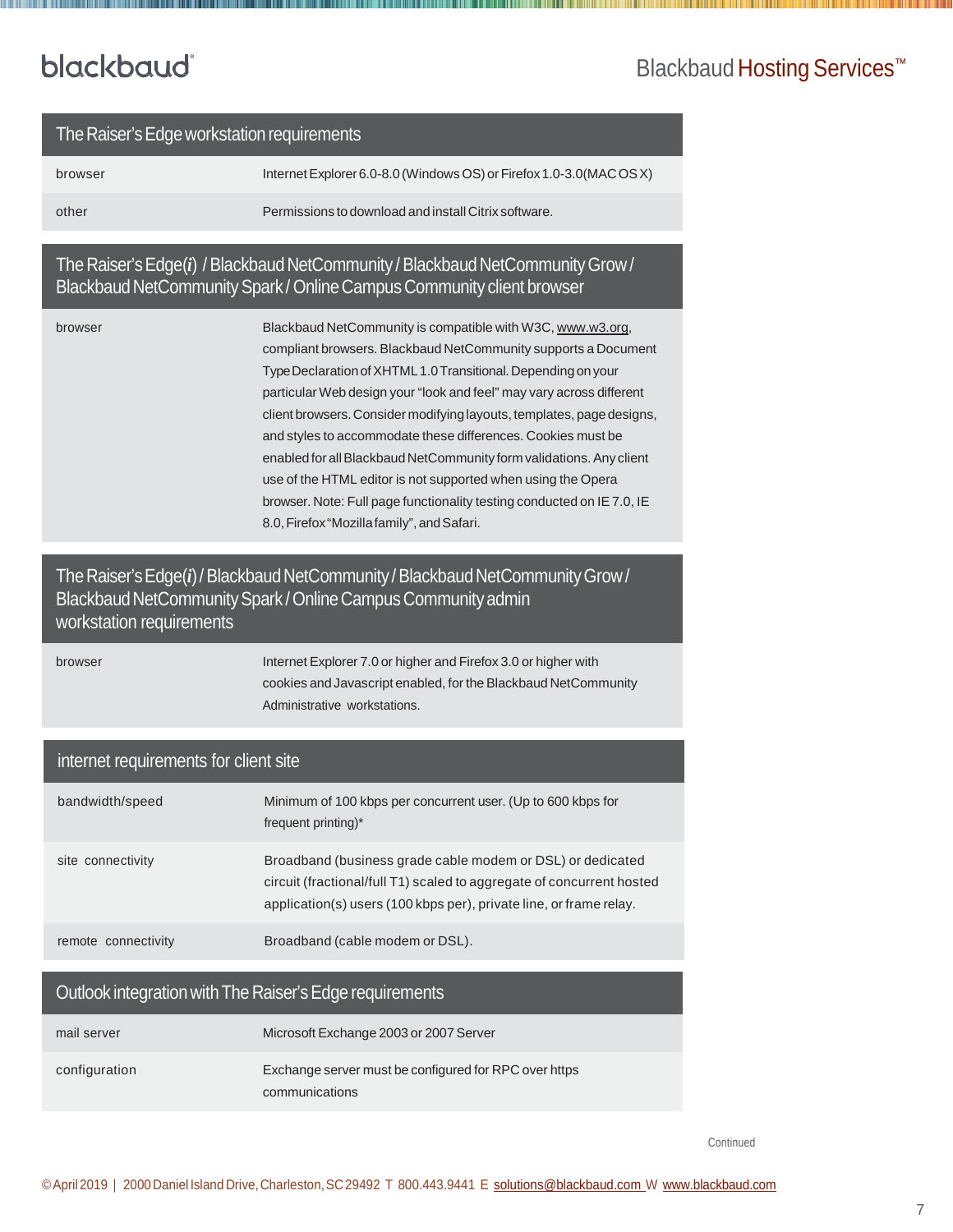### Blackbaud Hosting Services<sup>™</sup>

#### Blackbaud HostingServices forThe Raiser'sEdge(*i*)Only /Blackbaud NetCommunityOnly/BlackbaudNetCommunityGrowOnly/Blackbaud NetCommunity Spark Only / Online Campus Community Only (Client Hosts The Raiser's Edge)



#### The Raiser'sEdge 7 workstation and database requirements

Please refer to The Raiser's Edge 7 system requirements.

**Note:** The Raiser's Edge 7 database at the client site must be run on SQL 2005, or SQL 2008

Standard or Enterprise. Blackbaud recommends a SQL per processor license.

| The Raiser's Edge 7 Web Service dedicated web server minimum requirements |                                                                                                                                                                                                                                                                                                                                                                        |
|---------------------------------------------------------------------------|------------------------------------------------------------------------------------------------------------------------------------------------------------------------------------------------------------------------------------------------------------------------------------------------------------------------------------------------------------------------|
| operating system                                                          | Windows 2003 Server installed with IIS 6.0 configured as an application<br>server or Windows Server 2008 (32-bit) SP2 installed with IIS 7.0.<br>The Raiser's Edge 7.91 or higher, and RE7 web service (all required).<br>Microsoft .NET<br>Framework v3.5.                                                                                                            |
|                                                                           | Note: Domain controllers, Windows 2000 Server, NT 4.0 Server,<br>Windows Server 2003 Web Edition, Windows Server 2008 Itanium, and<br>peer-to-peer networks are not supported. Microsoft .NET Framework<br>v3.5 is installed on 32-bit machines if it does not exist, but must be<br>installed prior to any Blackbaud NetCommunity installation on<br>64-bit machines. |
| processor (CPU)                                                           | Pentium D-class, 3 GHz minimum or AMD equivalent recommended.                                                                                                                                                                                                                                                                                                          |
| memory (RAM)                                                              | 1 GB minimum                                                                                                                                                                                                                                                                                                                                                           |
| disk space                                                                | Minimum of 1 GB available space for the Raiser's Edge 7 Web<br>Service installation.                                                                                                                                                                                                                                                                                   |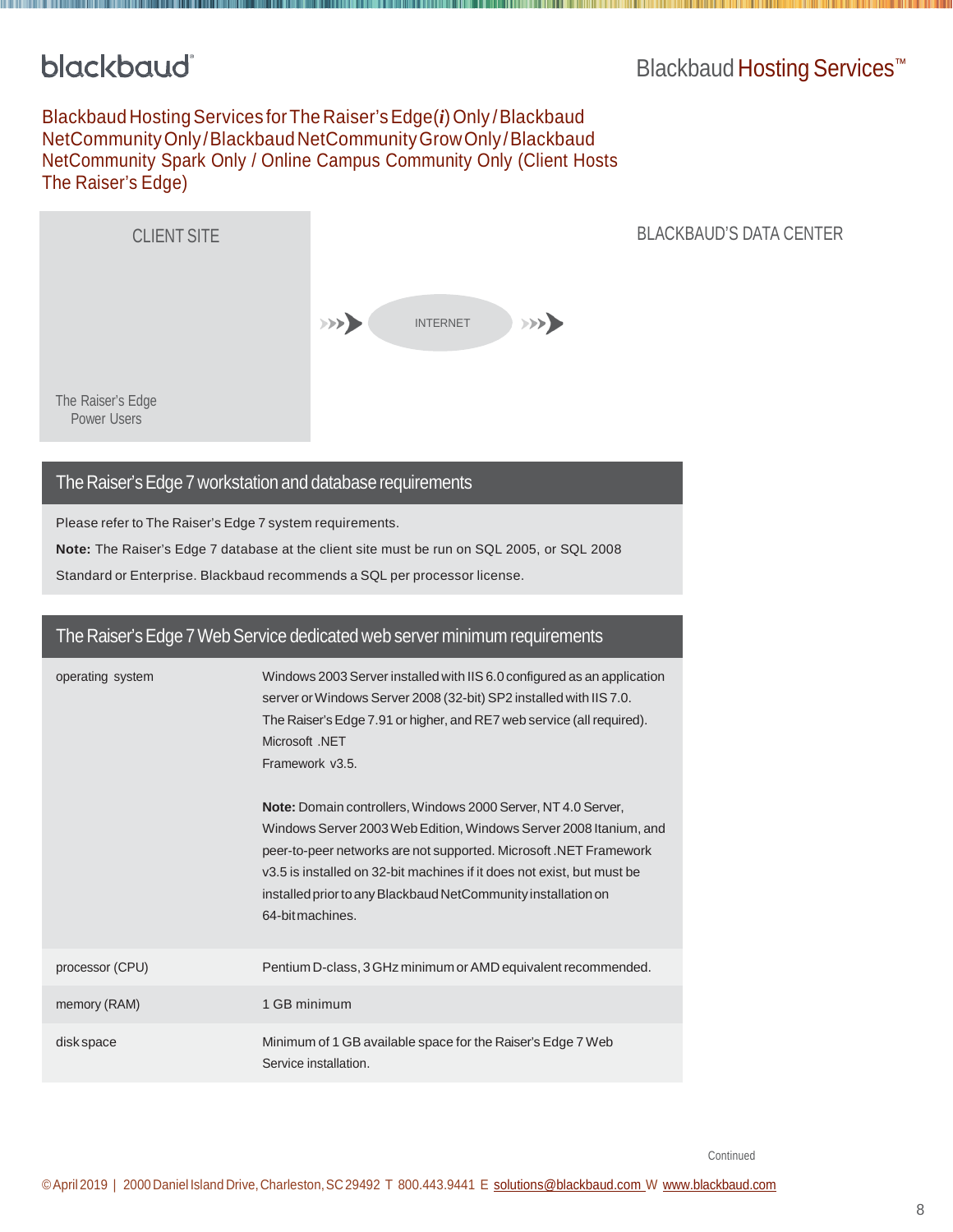### Blackbaud Hosting Services<sup>™</sup>

#### The Raiser's Edge 7 Web Service dedicated web server minimum requirements

| internet connection | A Web server available to the public Internet. Blackbaud recommends<br>using a high-speed Internet connection. HTTPS traffic requires<br>port 443.                                                                                                                                                                                                                                                                                                                                                 |
|---------------------|----------------------------------------------------------------------------------------------------------------------------------------------------------------------------------------------------------------------------------------------------------------------------------------------------------------------------------------------------------------------------------------------------------------------------------------------------------------------------------------------------|
| security            | Blackbaud recommends securing your Web server with Secure Socket<br>Layer (SSL) or equivalent technology to prevent unauthorized access to<br>transmitted data.                                                                                                                                                                                                                                                                                                                                    |
|                     | <b>Note:</b> Blackbaud is not responsible for the installation, configuration,<br>and testing of any Web security measures. Blackbaud assumes no<br>responsibility for the security of your Web server and any adverse<br>consequences resulting from security issues. Blackbaud software does<br>not establish or modify security on the Web server. Refer to www.<br>microsoft.com for specific security measures and NTFS permissions<br>needed by Windows 2003 Server or Windows 2008 and IIS. |

#### The Raiser's Edge(*i*) / Blackbaud NetCommunity / Blackbaud NetCommunity Grow / Blackbaud NetCommunity Spark / Online Campus Community client browser

browser **Blackbaud NetCommunity** is compatible with [W3C](http://www.w3.org/) compliant browsers. **Blackbaud NetCommunity** supports a Document Type Declaration of XHTML 1.0 Transitional. Depending on your particular Web design your "look and feel" may vary across different client browsers.Consider modifyinglayouts, templates, pagedesigns, and styles to accommodate these differences. Cookies must be enabled for "Remember Login" functionality and all **Blackbaud NetCommunity**  form validations. Any client use of the HTML editor is not supported when using the Opera Browser. Note: Full page functionality testing conducted on IE 6.0 and 7.0, Firefox "Mozilla family", and Safari.

#### The Raiser's Edge(*i*) / Blackbaud NetCommunity / Blackbaud NetCommunity Grow / Blackbaud NetCommunity Spark / Online Campus Community admin workstation requirements

| browser               | Internet Explorer 7.0 or higher and Firefox 3.0 or higher with cookies<br>and Javascript enabled, for the <b>Blackbaud NetCommunity</b><br>Administrative workstations.                                            |
|-----------------------|--------------------------------------------------------------------------------------------------------------------------------------------------------------------------------------------------------------------|
| internet requirements |                                                                                                                                                                                                                    |
| bandwidth/speed       | Necessary speed of the connection will depend on NetCommunity<br>activity. At a minimum we recommend a dedicated Internet circuit (full<br>T1, NxT1, fractional DS-3, or full DS-3), private line, or frame relay. |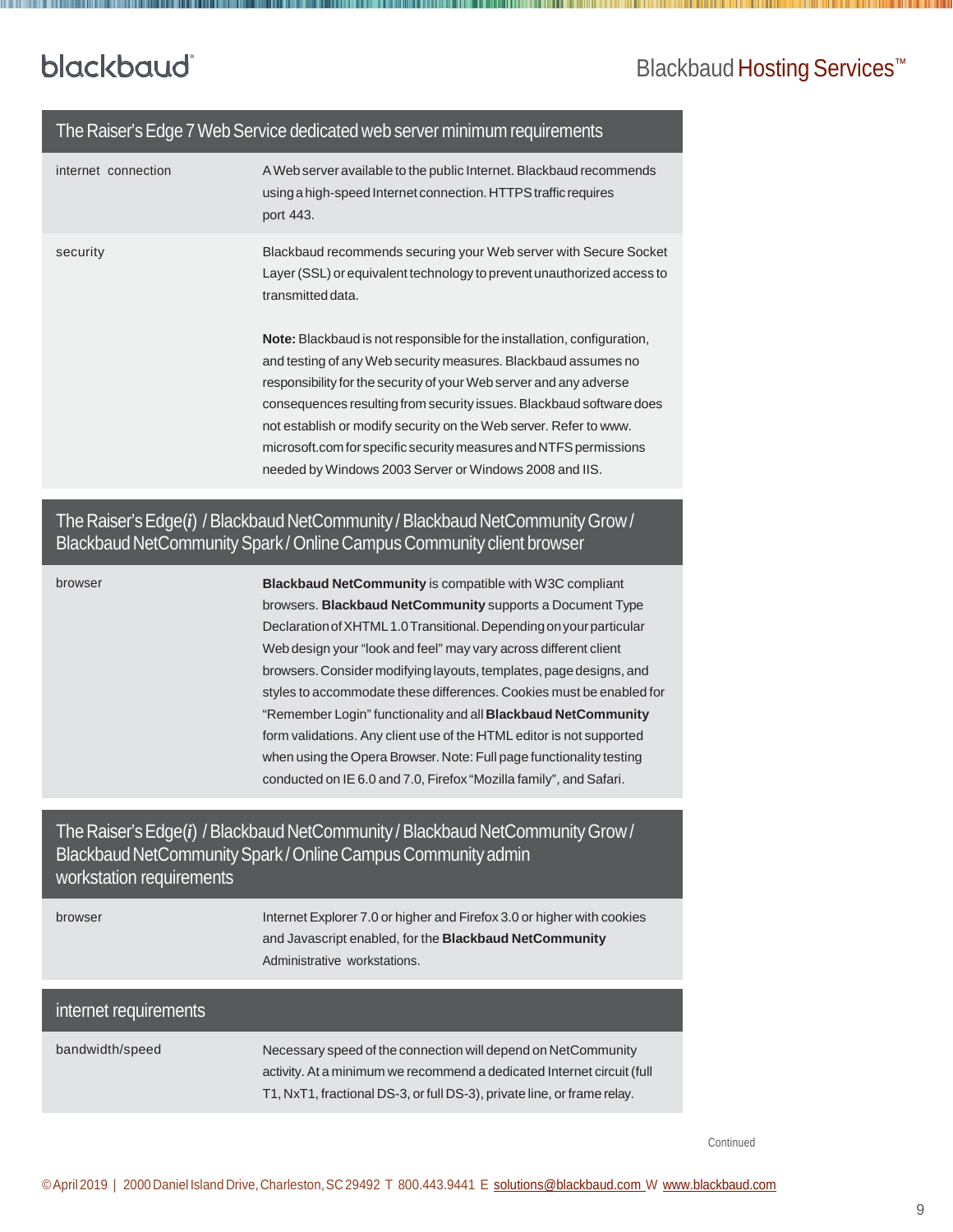### Blackbaud Hosting Services<sup>™</sup>

#### Blackbaud Hosting Services for Blackbaud® Enterprise CRM and Blackbaud® Net Community™



#### Blackbaud Enterprise CRM workstation requirements

| operating system | Windows 10, Windows XP Professional. SP2 or higher or Microsoft<br>Windows Vista or Windows 7 or . Net Framework 2.0 SP1 installed, or<br>NetFramework 3.0 SP1 installed, or .NetFramework 3.5 SP1 or .Net<br>Framework 4.0 |
|------------------|-----------------------------------------------------------------------------------------------------------------------------------------------------------------------------------------------------------------------------|
| processor (CPU)  | Intel Pentium/Celeron family, 2Ghz clock speed or faster                                                                                                                                                                    |
| memory (RAM)     | Minimum requirements for your operating system                                                                                                                                                                              |
| disk space       | 150 MB minimum for processing activities and download cache                                                                                                                                                                 |
| display          | $SVGA(1024 \times 768$ recommended)                                                                                                                                                                                         |
| browser          | Internet Explorer 8.0 or higher; latest versions of Firefox, Safari and<br>Chrome, Mobile Browsers: Safari and Android                                                                                                      |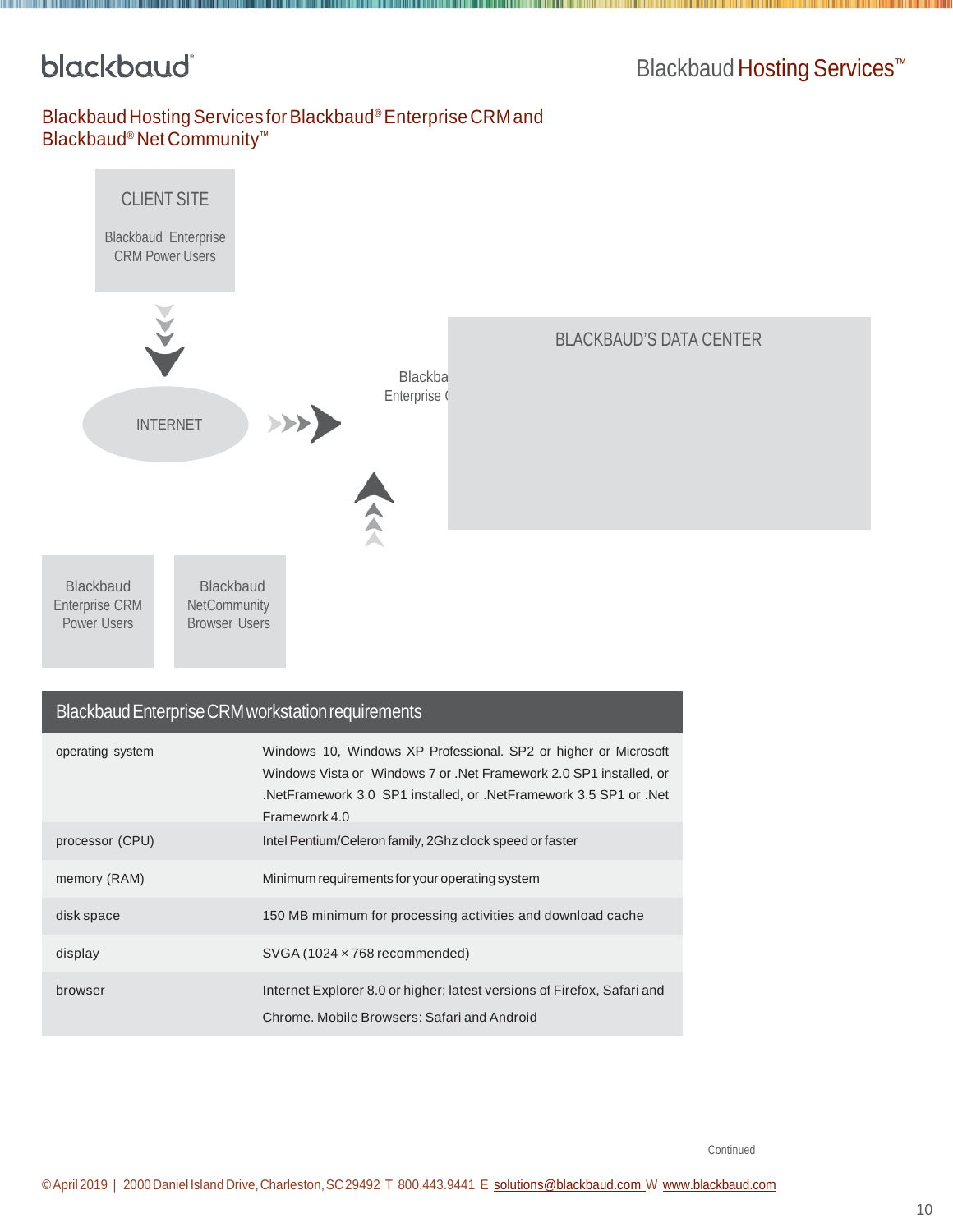### Blackbaud Hosting Services<sup>™</sup>

#### Blackbaud NetCommunity client browser

browser Blackbaud NetCommunity is compatible wit[hW3C](http://www.w3.org/) compliant browsers.Blackbaud NetCommunity supports a Document Type Declaration of XHTML1.0 Transitional. Depending on your particular Web design your "look and feel" may vary across different client browsers.Consider modifyinglayouts, templates, pagedesigns, and styles to accommodate these differences. Cookies must be enabled for "Remember Login" functionality and all Blackbaud NetCommunity form validations. Any client use of the HTML editor is not supported when using the Opera Browser. Note: Full page functionality testing conducted on IE 6.0 and 7.0, Firefox "Mozilla family", and Safari.

#### Blackbaud NetCommunity administrative workstations requirements

browser Internet Explorer 8.0 or higher and the latest version of Firefox with cookies and Javascript enabled, for the **Blackbaud NetCommunity** Administrative workstations.

#### internet requirements

| bandwidth/speed     | 100-200 kbps per concurrent Blackbaud Enterprise CRM and BBNC<br>administrative user (up to 600 kbps for frequent printing).*                                                                          |
|---------------------|--------------------------------------------------------------------------------------------------------------------------------------------------------------------------------------------------------|
| Internet connection | Connection via HTTPS to the application web server. HTTPS traffic<br>requires that both ports 443 and 80 are open for inbound and<br>outbound activity                                                 |
| site connectivity   | Broadband (business grade cable modem or DSL) or dedicated<br>circuit (fractional/full T1) scaled to aggregate of concurrent<br>application(s) users (100-200 kbps per), private line, or frame relay. |
| remote connectivity | Broadband (Cable Modem or DSL).                                                                                                                                                                        |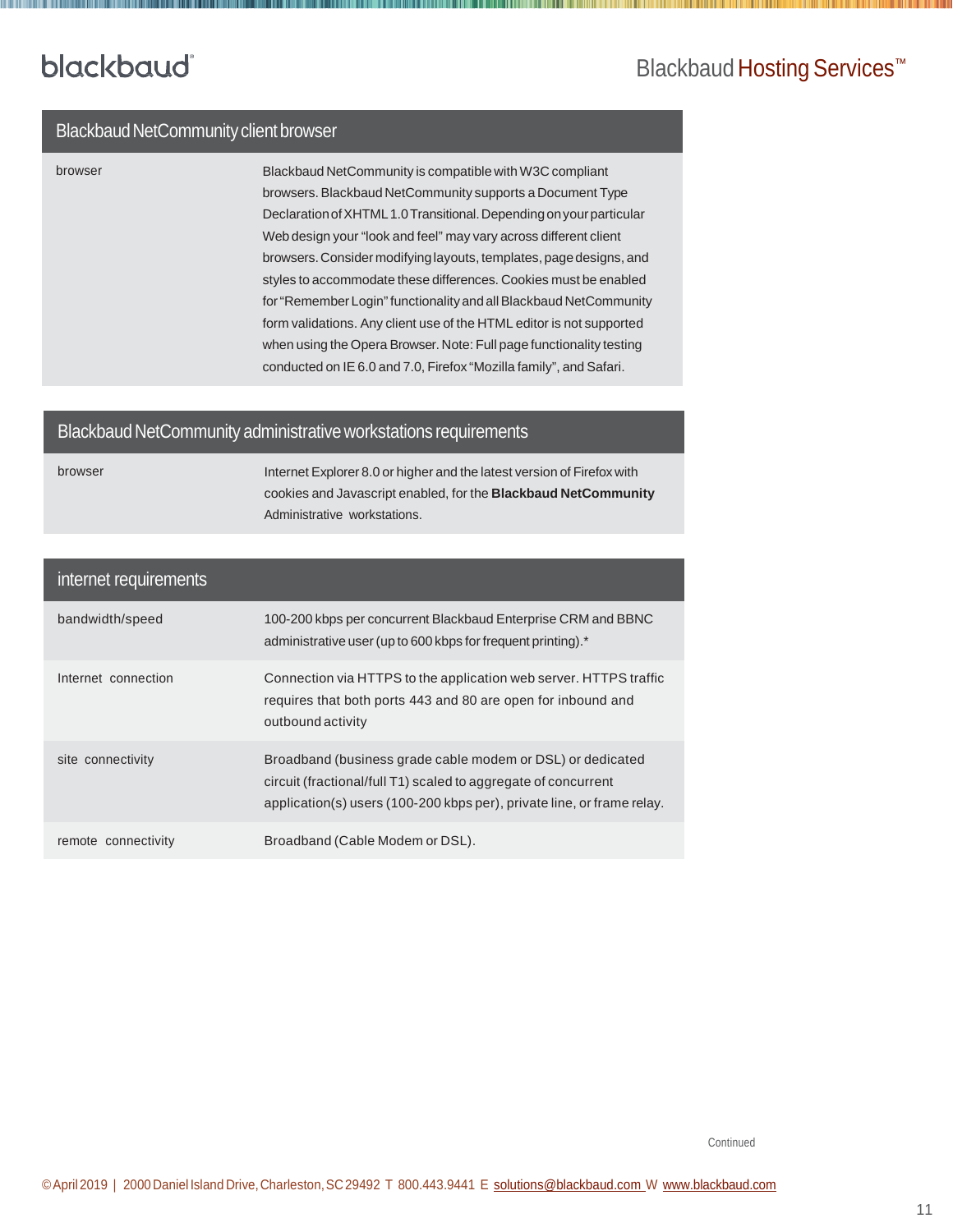### Blackbaud Hosting Services<sup>™</sup>

#### Blackbaud Hosting Services for Patron Edge™ Online (Client Hosts The Patron Edge)



#### The Patron Edge workstation and database requirements

Please refer to The Patron Edge system recommendations

| <b>Client Site Firewall Confi</b> | tion                                                                                                                                                                                                                                                                                       |
|-----------------------------------|--------------------------------------------------------------------------------------------------------------------------------------------------------------------------------------------------------------------------------------------------------------------------------------------|
| Outbound traffic                  | Firewall Configuration Outbound traffic All communications from the<br>client site PE server to the Blackbaud hosted server are sent over ports<br>in the 7000 range. The client side firewall should be configured to allow<br>communication to the Blackbaud IP address for these ports. |
| Inbound traffic                   | All communications from the Blackbaud hosted server to the client<br>site PE server are sent over ports 2028, 2030, and 2050. The<br>client side firewall should be configured to allow communication<br>from the Blackbaud IP address for these ports.                                    |
| <b>Ping traffic</b>               | Client's firewall must allow ping (ICMP) packets from the<br>Blackbaud IP address for monitoring and troubleshooting                                                                                                                                                                       |

#### The Patron Edge Online workstation requirements

browser Internet Explorer 6.0 or higher

#### Internet requirements (client site)

bandwidth/speed Necessary speed of the connection will depend on Patron Edge online activity.At a minimum, Blackbaud recommends a dedicated Internet circuit(fractional T1, full T1, NxT1, fractional DS-3, orfull DS-3), private line, or frame relay.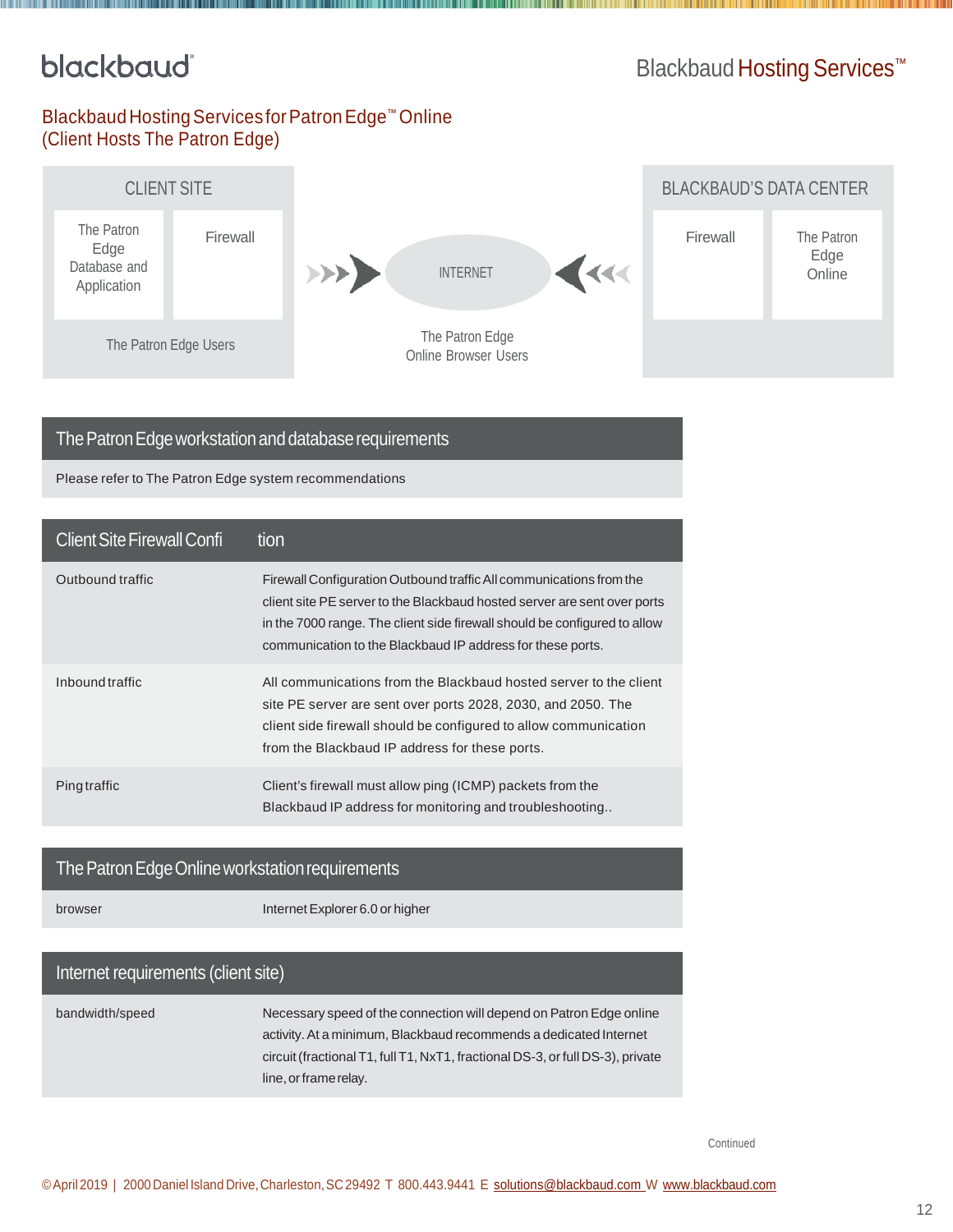<u> Liberal Maria III și pro</u>

### Blackbaud Hosting Services<sup>™</sup>

#### Blackbaud Hosting Services for ResearchPoint™



#### BLACKBAUD'S DATA CENTER

| workstation requirements |                                                                                                                                                                                                                                                                    |
|--------------------------|--------------------------------------------------------------------------------------------------------------------------------------------------------------------------------------------------------------------------------------------------------------------|
| operating system         | Windows 10<br>Windows XP Professional SP2 or higher<br>Microsoft.NET Framework 2.0 SP1 installed (.NET is installed with<br>Windows Vista, The Raiser's Edge v7.84,<br>ResearchPointv2.2.1.8), Windows 7<br>Note: Windows Vista is also supported but not required |
| processor (CPU)          | Intel processor 2Ghz clock speed or faster                                                                                                                                                                                                                         |
| memory (RAM)             | 2 GB minimum                                                                                                                                                                                                                                                       |
| disk space               | 150 MB minimum for processing activities and download cache                                                                                                                                                                                                        |
| display                  | SVGA (1024 x 768 recommended)                                                                                                                                                                                                                                      |
| browser                  | Internet Explorer 8 and higher, Safari 5 or higher (MAC OS only),<br>Chrome, latest versions of Chrome and Firefox. For RE7 integration,<br>Internet Explorer 8 and higher is required                                                                             |
| internet requirements    |                                                                                                                                                                                                                                                                    |
| bandwidth/speed          | 100-200 kbps per concurrent user (up to 600 kbps for<br>frequent printing).*                                                                                                                                                                                       |
|                          | $\mathbf{r}$ . I interpolated to the set of the set of the set of the set of the set of the set of the set of the set of the set of the set of the set of the set of the set of the set of the set of the set of the set of the s                                  |

| Internet connection | Connection via HTTPS to the application web server. HTTPS traffic<br>requires that both ports 443 and 80 are open for outbound and<br><i>inbound activity</i> |
|---------------------|---------------------------------------------------------------------------------------------------------------------------------------------------------------|
| site connectivity   | Broadband (business grade cable modem or DSL) or dedicated<br>circuit (fractional/full T1) scaled to aggregate of concurrent                                  |

application(s) users (100-200 kbps per), private line, or frame relay.

| remote connectivity | Broadband (Cable Modem or DSL). |
|---------------------|---------------------------------|
|                     |                                 |

©April2019 | 2000Daniel Island Drive,Charleston,SC29492 T 800.443.9441 E [solutions@blackbaud.com](mailto:solutions@blackbaud.com) W [www.blackbaud.com](http://www.blackbaud.com/)